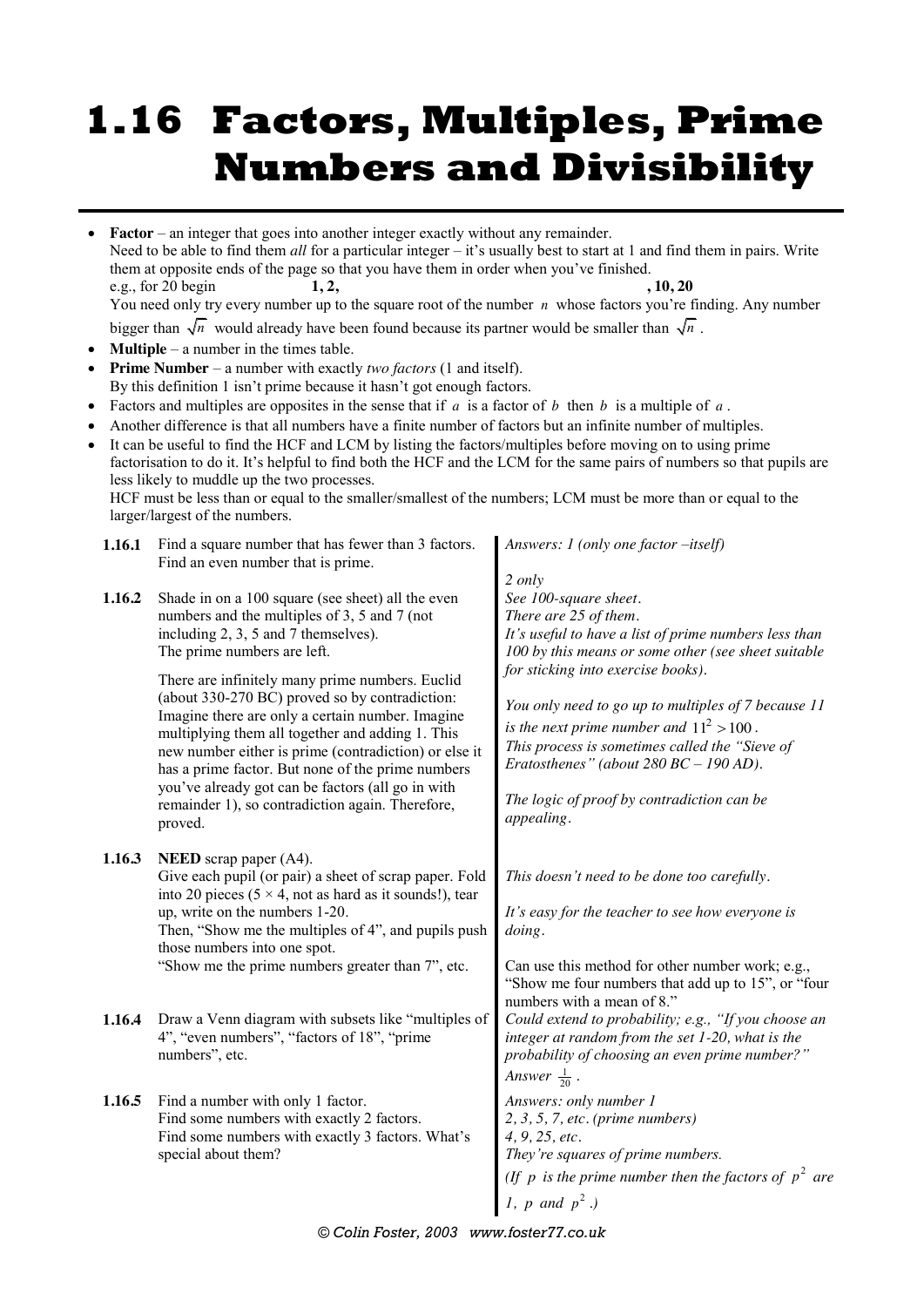What kind of numbers have *n* factors? How can you decide how many factors a number will have without working them all out?

You can set a challenge such as finding a number with exactly 13 factors.

One answer would be  $p^{12}$  (where *p* is a prime number), so choosing  $p = 3$  gives the number 531 441.

The factors are 1, 3, 9, 27, 81, 243, 729, 2 187, 6 561, 19 683, 59 049, 177 147 and 531 441, and there are thirteen of them.

*So it's to do with the number of factors that n has (and n is how many factors the original number has)!*

**1.16.6** For prime factorisation, it's possible to draw tree diagrams going down the page.

Stop and put a ring around it when you reach a prime number.

Try each time to split the number into two factors that are as nearly equal as possible, because that leads to fewer steps.

Could discuss why we don't count 1 as a prime number.

- **1.16.7** Tests for divisibility. Build up a big table of all the tests on the board (see sheet). Then make 3 columns headed by 3 "random" numbers (e.g., 2016, 3465 and 2400) and put the numbers 1-12 down the side. Place either a tick or a cross in each column to say whether the column number is divisible by the row number.
- **1.16.8** "I come into the classroom and ask the class to get into pairs – but 1 person is left over. We have to have groups of equal size, so I say never mind, instead get into groups of 3. Again 1 person is left over. We try groups of 4. Again, 1 person is left over. Finally groups of 5 works. How many people do you think there are in the class?"

*Square numbers have an odd number of factors because they have a "repeated" factor.*

*Suppose that p , q , r , … are prime numbers, and*   $a, b, c, \ldots$  are integers  $\geq 0$ . Any power of a prime *number can be written as*  $p^a$ *, and will have*  $a+1$ *factors*  $(1, p, p^2, p^3, \dots p^a)$ . Hence p has 2 factors and  $p^2$  has 3 factors, as above. Since every number *can be factorised into primes, every number x can be written as*  $p^a q^b r^c \dots$  *and will have* 

 $(a+1)(b+1)(c+1)...$  *factors, since any of the a* +1 *powers of p can be multiplied by any of the powers of the others.*

*So the possibilities are as below.*

| no. of<br>factors | prime factorisations of numbers that<br>have that many factors |
|-------------------|----------------------------------------------------------------|
|                   |                                                                |
| $\overline{2}$    | p                                                              |
| $\mathfrak{Z}$    | $p^2$                                                          |
| $\overline{4}$    | $p^3$<br>or pq                                                 |
| 5                 | $p^4$                                                          |
| 6                 | $p^5$ or $p^2q$                                                |
| 7                 | $p^6$                                                          |
| 8                 | $p^7$ or $p^3q$ or pqr                                         |
| 9                 | $p^8$ or $p^2q^2$                                              |
| 10                | $p^9$ or $p^4q$                                                |

$$
e.g., for 24
$$

$$
\begin{array}{c|cc}\n & 24 \\
 & 6 & 4 \\
 & 2 & 3 & 2 & 2 \\
\hline\n\text{so } 24 = 2^3 \times 3 & 2 & 2\n\end{array}
$$

*One reason is that prime factorisation would go on for ever! It's useful to have one unique way (apart from the order you write it in) of prime factorising every integer.*

*It's productive to look for patterns in the answers (e.g., if a number is divisible by 10 then it's necessarily divisible by 2 and by 5, etc.).*

*Note for example that divisible by*  $4 \implies$  *divisible by 2, but not the other way round.*

*Answer: 25 pupils; 85, 145, 205, etc. also work but hopefully would not be real class sizes!*

*One strategy is to say that*  $n-1$  *must be a multiple of 2, 3 and 4; i.e., a multiple of 12, and go through the multiples of 12 until you find one where the number that is one higher is a multiple of 5.*

**1.16.9** "I'm thinking of a number …" or "I'm thinking of *Lots of possibilities.*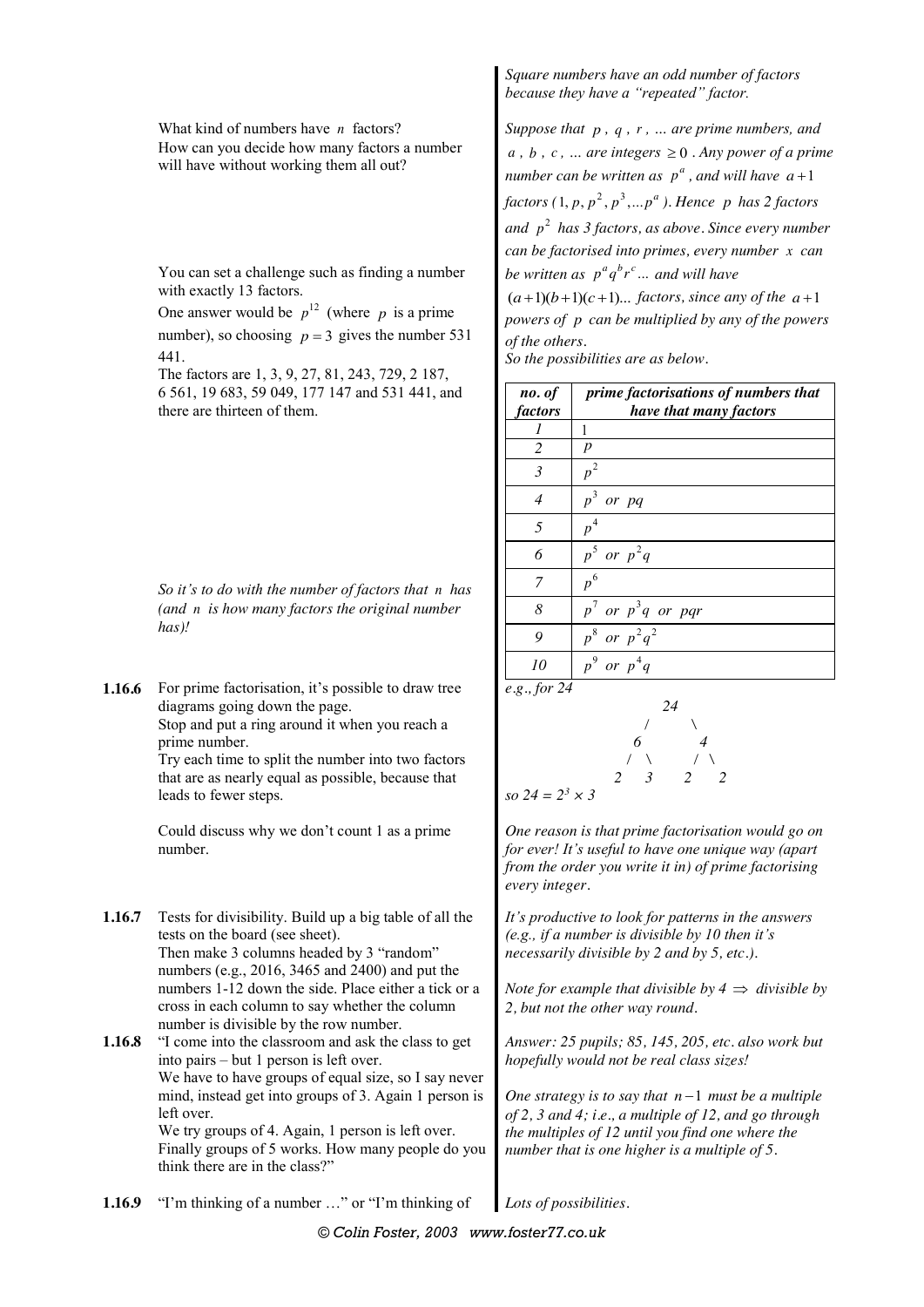two numbers …"

**1.16.10** Which number less than 100 has the most factors?

Which has the fewest?

**1.16.11** Perfect Numbers.

*Answer: 96 (= 25 × 3), so 12 (= 6 × 2) factors: 1, 2, 3, 4, 6, 8, 12, 16, 24, 32, 48, 96.*

*Answer: 1 (just has itself)*

|                                                     |                                                                                                                                                                                                                                                                                                                                                                                                                                                                                                                                                                                                                                                                                                                                                                                                                                                                                                                                                                                                                                               | no.                                                                                                                                                                                                                                                                                                                                                                                                                                                                                                                                                                                                                                                                      |                                                                                                                                                                                                                                                                                                                                                                                                                                                                                                                                                                                             | no. |                  |           |                  |           |                  |  |  |  |
|-----------------------------------------------------|-----------------------------------------------------------------------------------------------------------------------------------------------------------------------------------------------------------------------------------------------------------------------------------------------------------------------------------------------------------------------------------------------------------------------------------------------------------------------------------------------------------------------------------------------------------------------------------------------------------------------------------------------------------------------------------------------------------------------------------------------------------------------------------------------------------------------------------------------------------------------------------------------------------------------------------------------------------------------------------------------------------------------------------------------|--------------------------------------------------------------------------------------------------------------------------------------------------------------------------------------------------------------------------------------------------------------------------------------------------------------------------------------------------------------------------------------------------------------------------------------------------------------------------------------------------------------------------------------------------------------------------------------------------------------------------------------------------------------------------|---------------------------------------------------------------------------------------------------------------------------------------------------------------------------------------------------------------------------------------------------------------------------------------------------------------------------------------------------------------------------------------------------------------------------------------------------------------------------------------------------------------------------------------------------------------------------------------------|-----|------------------|-----------|------------------|-----------|------------------|--|--|--|
| 1.16.11<br>1.16.12<br>1.16.13<br>1.16.14<br>1.16.16 |                                                                                                                                                                                                                                                                                                                                                                                                                                                                                                                                                                                                                                                                                                                                                                                                                                                                                                                                                                                                                                               | $\boldsymbol{l}$                                                                                                                                                                                                                                                                                                                                                                                                                                                                                                                                                                                                                                                         | $\boldsymbol{d}$                                                                                                                                                                                                                                                                                                                                                                                                                                                                                                                                                                            | 6   | $\boldsymbol{p}$ | no.<br>11 | $\boldsymbol{d}$ | no.<br>16 | $\boldsymbol{d}$ |  |  |  |
|                                                     |                                                                                                                                                                                                                                                                                                                                                                                                                                                                                                                                                                                                                                                                                                                                                                                                                                                                                                                                                                                                                                               | $\overline{\mathbf{c}}$                                                                                                                                                                                                                                                                                                                                                                                                                                                                                                                                                                                                                                                  | $\boldsymbol{d}$                                                                                                                                                                                                                                                                                                                                                                                                                                                                                                                                                                            | 7   | $\boldsymbol{d}$ | 12        | $\boldsymbol{a}$ | 17        | $\boldsymbol{d}$ |  |  |  |
|                                                     |                                                                                                                                                                                                                                                                                                                                                                                                                                                                                                                                                                                                                                                                                                                                                                                                                                                                                                                                                                                                                                               | $\mathfrak{z}$                                                                                                                                                                                                                                                                                                                                                                                                                                                                                                                                                                                                                                                           | $\boldsymbol{d}$                                                                                                                                                                                                                                                                                                                                                                                                                                                                                                                                                                            | 8   | $\boldsymbol{d}$ | 13        | $\boldsymbol{d}$ | 18        | $\boldsymbol{a}$ |  |  |  |
|                                                     |                                                                                                                                                                                                                                                                                                                                                                                                                                                                                                                                                                                                                                                                                                                                                                                                                                                                                                                                                                                                                                               | $\boldsymbol{4}$                                                                                                                                                                                                                                                                                                                                                                                                                                                                                                                                                                                                                                                         | $\boldsymbol{d}$                                                                                                                                                                                                                                                                                                                                                                                                                                                                                                                                                                            | 9   | $\boldsymbol{d}$ | 14        | $\boldsymbol{d}$ | 19        | $\boldsymbol{d}$ |  |  |  |
|                                                     | (apart from 8) add up to only $1 + 2 + 4 = 7$ , so it's                                                                                                                                                                                                                                                                                                                                                                                                                                                                                                                                                                                                                                                                                                                                                                                                                                                                                                                                                                                       | 5                                                                                                                                                                                                                                                                                                                                                                                                                                                                                                                                                                                                                                                                        | $\boldsymbol{d}$                                                                                                                                                                                                                                                                                                                                                                                                                                                                                                                                                                            | 10  | d                | 15        | $\boldsymbol{d}$ | 20        | $\boldsymbol{a}$ |  |  |  |
|                                                     | Perfect Numbers.<br>Classify each integer up to 20 as <i>perfect</i> (if it is the<br>sum of all its factors apart from itself), abundant (if<br>it is less than the sum of all its factors apart from<br>itself) or <i>deficient</i> (if it is more). e.g., $6 = 1 + 2 + 3$<br>so it's a perfect number, whereas the factors of 8<br>deficient (but only just).<br>Why do you think we don't include the number itself<br>when we add up the factors?<br>Because then you'd always get too much and it<br>wouldn't be very interesting!<br>Which two numbers, neither containing any zeroes,<br>multiply to make 100?<br>1000?<br>1 000 000?<br>day in every 6 days, the second one once every 5<br>will they all be together?<br>2, 3, 4, 5, 6, 7, 8 and 9 will go into?<br>1.16.15 What is special about this number?<br>3816547290<br>Can you invent another number like it?<br>What collection of positive integers that add up to<br>100 (repeats allowed) makes the largest possible<br>product when they are all multiplied together? |                                                                                                                                                                                                                                                                                                                                                                                                                                                                                                                                                                                                                                                                          | Most numbers are deficient, because they don't have<br>enough factors. Primes and powers of primes are all<br>deficient, although powers of 2 are almost perfect<br>(just too small by $1$ ).<br>Perfect numbers are 6, 28, 496, 8218, etc.<br>Abundant numbers are 12, 18, 20, 24, 30, 36, etc.<br>Any multiple of a perfect or abundant number is<br>abundant, and any factor of a perfect or deficient<br>number is deficient.<br>No-one knows if there are any odd perfect numbers,<br>but they've checked up to $10^{300}$ and haven't found<br>any!<br>Answers: 4 and 25<br>8 and 125 |     |                  |           |                  |           |                  |  |  |  |
|                                                     |                                                                                                                                                                                                                                                                                                                                                                                                                                                                                                                                                                                                                                                                                                                                                                                                                                                                                                                                                                                                                                               | 64 and 15625<br>In general, $10^x = 2^x \times 5^x$ .                                                                                                                                                                                                                                                                                                                                                                                                                                                                                                                                                                                                                    |                                                                                                                                                                                                                                                                                                                                                                                                                                                                                                                                                                                             |     |                  |           |                  |           |                  |  |  |  |
|                                                     | There are three brothers. The first one comes home 1<br>days and the third one once every 4 days. How often                                                                                                                                                                                                                                                                                                                                                                                                                                                                                                                                                                                                                                                                                                                                                                                                                                                                                                                                   | Answer: The LCM of $6$ , $5$ and $4$ is $60$ .<br>So they'll meet every 60 days.<br>This assumes that the $1^{st}$ and $3^{rd}$ brothers don't<br>perpetually miss each other (i.e., they start off all<br>together). The numbers have to be pairwise co-prime<br>to guarantee that they will all meet.                                                                                                                                                                                                                                                                                                                                                                  |                                                                                                                                                                                                                                                                                                                                                                                                                                                                                                                                                                                             |     |                  |           |                  |           |                  |  |  |  |
|                                                     | What is the smallest integer that all of the integers 1,                                                                                                                                                                                                                                                                                                                                                                                                                                                                                                                                                                                                                                                                                                                                                                                                                                                                                                                                                                                      | Answer: The LCM of all the numbers 1 to 9 is<br>$2^3 \times 3^2 \times 5 \times 7 = 2520.$                                                                                                                                                                                                                                                                                                                                                                                                                                                                                                                                                                               |                                                                                                                                                                                                                                                                                                                                                                                                                                                                                                                                                                                             |     |                  |           |                  |           |                  |  |  |  |
|                                                     |                                                                                                                                                                                                                                                                                                                                                                                                                                                                                                                                                                                                                                                                                                                                                                                                                                                                                                                                                                                                                                               | Answer: Working from the left, the first digit is<br>divisible by $1$ , the first two digits together (38) are<br>divisible by 2, the first three digits are divisible by $3$ ,<br>etc. (And it uses the digits from 0 to 9 once each.)                                                                                                                                                                                                                                                                                                                                                                                                                                  |                                                                                                                                                                                                                                                                                                                                                                                                                                                                                                                                                                                             |     |                  |           |                  |           |                  |  |  |  |
|                                                     |                                                                                                                                                                                                                                                                                                                                                                                                                                                                                                                                                                                                                                                                                                                                                                                                                                                                                                                                                                                                                                               | Answer: use two 2's and thirty-two 3's, and you get<br>a total of 100 and a product of $2^2 \times 3^{32}$ , which is<br>about $7 \times 10^{15}$ .<br>The logic behind this is that two 3's have a bigger<br>product (9) than three $2's(8)$ , so you would rather<br>use $3$ 's than $2$ 's, but since $6$ 's don't go into $100$ you<br>have to use two $2$ 's to make the sum of $100$ .<br>Obviously you wouldn't use any 1's, since they<br>wouldn't increase the product. There's no advantage<br>using 4's, because $2 + 2 = 4$ and $2 \times 2 = 4$ . For any<br><i>n</i> bigger than 4, $2(n-2) > 4$ , so it's better to split<br>up these numbers into two's. |                                                                                                                                                                                                                                                                                                                                                                                                                                                                                                                                                                                             |     |                  |           |                  |           |                  |  |  |  |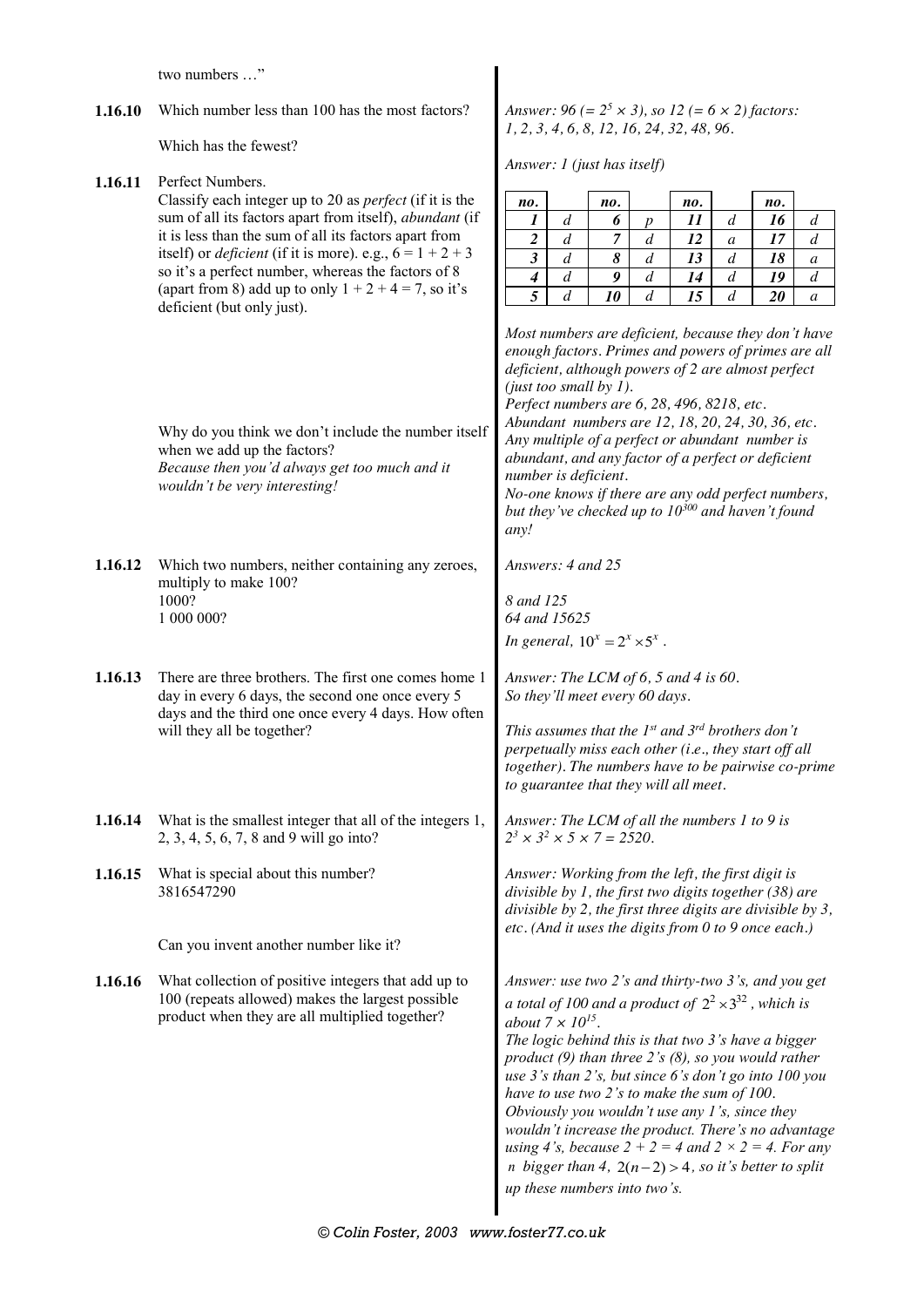What about other totals? e.g., 16? A related problem is to find the maximum product of *two numbers* (not necessarily integers) that sum to 100. e.g.,  $10 + 90 = 100$  and  $10 \times 90 = 900$ . Can you split up 100 into two numbers that have a bigger product than this? What about multiplying together three or more numbers that sum to 100? *Answer:*  $3^4 \times 2^2 = 324$  *by the same logic. Answer: If the smaller of the two numbers is x , then the product p will be*  $p = x(100 - x)$  *and this is a quadratic function with a maximum value of 2500 when*  $x = 50$ . *In general, if the total has to be t then the maximum product is*  $\frac{t}{2} \times \frac{t}{2} = \frac{t^2}{4}$ . *If n numbers have a total of t , then their product will be a maximum when each of them is*  $\frac{t}{n}$ , *in which case their product will be*  $\left(\frac{t}{n}\right)^n$ . **1.16.17** Prove that all prime numbers  $> 3$  are either one more or one less than a multiple of six. *This is a kind of* proof by exhaustion*. We say that all integers can be written in one of 6 ways and we list them. Then we exclude types of number that we know could never be prime. All prime numbers must fit one of the two options left. Answer: Every number can be written as* 6*n or*   $6n+1$  *or*  $6n+2$  *or*  $6n+3$  *or*  $6n+4$  *or*  $6n+5$ .  $(6n+6$  would be a multiple of 6, so could be written *as just* 6*n , etc.). Two's go into*  $6n$ *,*  $6n + 2$  *and*  $6n + 4$  *(since both terms are multiples of 2), and threes go into* 6*n and*   $6n + 3$ . So the only numbers that don't have factors  $of 2 or 3 are 6n+1 and 6n+5$ . Not all of these will *be prime, of course (e.g., 25 is*  $6n+1$ *), but all prime numbers (apart from 2 and 3) must take one of these forms.* **1.16.18** Make a chart to show factors of numbers up to, say, 20. Shade in the factors. Look for patterns. How will the pattern continue? *factor no. 1 2 3 4 5 6 7 8 9 10 1 2 3 4 5 6 7 8 9 10* **1.16.19** Think of an integer between 1 and 9. Add 1. Multiply by 9. Add up the digits. Divide by 3. Add 1. What do you get? *Always 4.* Why? *The digit sum of 9n where n is an integer*  $\leq 10$  *is always 9. So when you divide by 3 and add 1 you will always get 4.* **1.16.20** Prisoners. A hundred prisoners are locked in their cells (numbered 1 to 100). The cell doors have special handles on the outside. When a guard turns the handle a locked door is unlocked and an unlocked door is locked. All the doors start off locked. Then prison guard number 1 comes along and turns the handle of every door once (so all the doors are unlocked). Guard number 2 comes along and turns the handle of every *second* door (starting with cell 2). Guard 3 turns every third handle, and so on. After the  $100<sup>th</sup>$  guard has been past, which prisoners can now get out of their cells? *Answer: 1, 4, 9, 16, 25, 36, 49, 64, 81, 100 The answer is the square numbers since they have an odd number of factors, so their handles will have been turned an odd number of times. Could try with a smaller number of cubes or pennies (heads up for "unlocked", tails for "locked").* **1.16.21** Stamps. I have an unlimited number of 2p and 3p *Answers: With co-prime (HCF=1) values you can*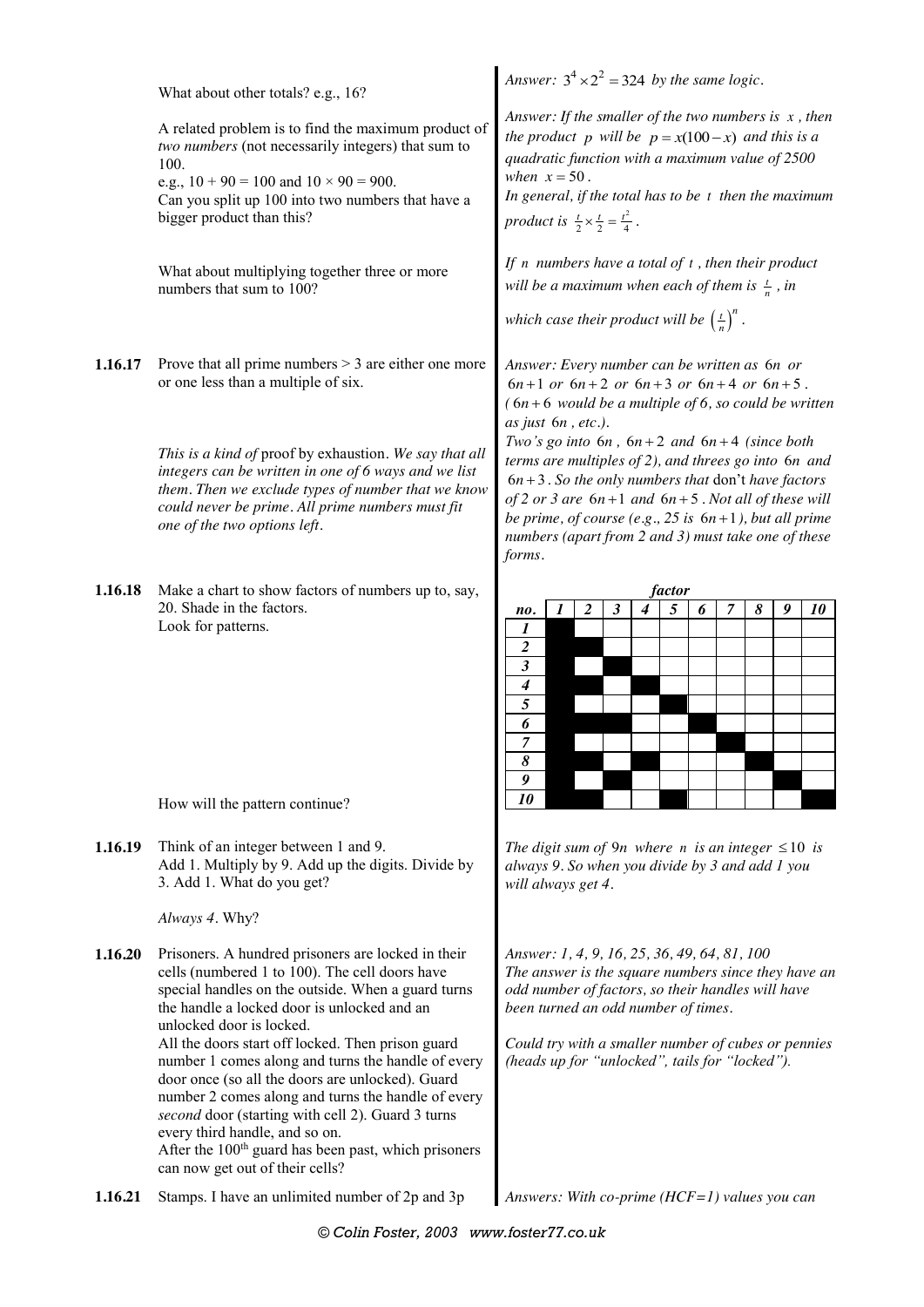|         | stamps. What possible (integer) values can I make?                                                                                                                                                                                                                                                                                                                                                                                                                                      |        |                |   |   |                     |        |                |                                |        | make all possible values beyond a certain number;<br>e.g., with 2p and 3p, only 1 is impossible. Clearly 2p<br>stamps enable all even amounts, and one 3p stamp<br>plus any number of 2p stamps enable all odd<br>amounts 3 or more. Hence everything except 1p.                                                                                                                                                                        |                                                                                                                                                                                                                                                                                     |
|---------|-----------------------------------------------------------------------------------------------------------------------------------------------------------------------------------------------------------------------------------------------------------------------------------------------------------------------------------------------------------------------------------------------------------------------------------------------------------------------------------------|--------|----------------|---|---|---------------------|--------|----------------|--------------------------------|--------|-----------------------------------------------------------------------------------------------------------------------------------------------------------------------------------------------------------------------------------------------------------------------------------------------------------------------------------------------------------------------------------------------------------------------------------------|-------------------------------------------------------------------------------------------------------------------------------------------------------------------------------------------------------------------------------------------------------------------------------------|
|         | What about with 3p and 4p stamps?                                                                                                                                                                                                                                                                                                                                                                                                                                                       |        |                |   |   |                     |        |                |                                |        |                                                                                                                                                                                                                                                                                                                                                                                                                                         | Harder now. Consider 3p stamps (since 3<4). If at<br>any stage I can make 3 consecutive numbers, then<br>from then on I can have any amount, by adding 3's<br>to each. You can do $6 (= 3 + 3)$ ,<br>$7 (= 3 + 4)$ and $8 (= 4 + 4)$ , so the only impossibles<br>are $1, 2$ and 5. |
|         | What about 3p and 5p stamps?                                                                                                                                                                                                                                                                                                                                                                                                                                                            |        |                |   |   |                     |        |                |                                |        |                                                                                                                                                                                                                                                                                                                                                                                                                                         | Again, the first 3 consecutives you can make are 8<br>$(3+5)$ , 9 $(3+3+3)$ and 10 $(5+5)$ , so the only<br>impossibles are $1, 2, 4$ and $7.$                                                                                                                                      |
|         | Variations on this include coins (obviously); fitting<br>kitchen cabinets into different length kitchens; and<br>scores with an unlimited number of darts on<br>dartboards that have just a few different sections.                                                                                                                                                                                                                                                                     |        |                |   |   |                     |        |                |                                |        | In general where $x$ and $y$ are co-prime, the highest<br>impossible amount is $xy - (x + y)$ .<br>(This is hard to prove, but see sheet.)                                                                                                                                                                                                                                                                                              |                                                                                                                                                                                                                                                                                     |
|         |                                                                                                                                                                                                                                                                                                                                                                                                                                                                                         |        |                |   |   |                     |        |                |                                |        |                                                                                                                                                                                                                                                                                                                                                                                                                                         | Functions like $A = 3x+5y$ where x and y are<br>integers are called Diophantine equations<br>(Diophantus, about 200-280 AD). A can be any<br>integer if the co-efficients $(3 \text{ and } 5)$ are co-prime<br>$(HCF=1)$ , but x and y may need to be negative.                     |
|         | This is a very rich investigation which can run and<br>run. It can turn into a Fibonacci-type problem by<br>asking how many ways there are of making, say, 50p<br>from 5p and 7p stamps. You can let the order matter<br>by saying that you are buying the stamps at a post<br>office and the assistant is annoyingly pushing the<br>stamps under the safety screen one at a time.<br>So $5p + 7p$ and $7p + 5p$ count as different ways of<br>making 12p.<br>A spreadsheet might help. |        |                |   |   |                     |        |                |                                |        | Answer: 57 ways.<br>The key thing to notice is that if $n_c$ is the number of<br>ways of making a total of $c$ pence out of $x$ pence<br>and y pence stamps, then assuming that $c > x$ and<br>$c > y$ , $n_c = n_{c-x} + n_{c-y}$ . (because you add one x<br>pence or one y pence stamp). For example, if $x = 5$<br>and $y = 7$ then $n_{17} = 3$ and $n_{19} = 3$ so $n_{24} = 6$ .<br>You could make a tree diagram starting<br>50 |                                                                                                                                                                                                                                                                                     |
|         | (See the table of answers on the sheet - highest<br>impossible amounts are shaded in.)                                                                                                                                                                                                                                                                                                                                                                                                  |        |                |   |   |                     |        |                |                                |        |                                                                                                                                                                                                                                                                                                                                                                                                                                         | 43<br>45<br>$\sqrt{2}$<br>X<br>38<br>38 40<br>36<br>to count up the number of ways.                                                                                                                                                                                                 |
| 1.16.22 | Spirolaterals.<br>Make a Vedic Square by writing the numbers 1 to 9<br>around the edge of an $8 \times 8$ square, multiplying and<br>filling in the boxes.<br>Then re-draw it finding the <i>digit sums</i> of the<br>answers.<br>This gives                                                                                                                                                                                                                                            |        |                |   |   |                     |        |                |                                |        |                                                                                                                                                                                                                                                                                                                                                                                                                                         | Islamic art is based on Vedic squares.<br>(Digit sum $=$ sum of the digits of the numbers.)                                                                                                                                                                                         |
|         | 5<br>$\overline{7}$<br>8<br>$\boldsymbol{9}$<br>$\boldsymbol{2}$<br>3<br>$\overline{\mathbf{4}}$<br>1<br>6                                                                                                                                                                                                                                                                                                                                                                              |        |                |   |   |                     |        |                |                                |        |                                                                                                                                                                                                                                                                                                                                                                                                                                         |                                                                                                                                                                                                                                                                                     |
|         | $\boldsymbol{7}$<br>$\mathfrak{Z}$<br>5<br>9<br>2<br>$\overline{4}$<br>8<br>1<br>6<br>9<br>9<br>$\overline{3}$<br>3<br>6<br>6<br>9<br>6<br>3                                                                                                                                                                                                                                                                                                                                            |        |                |   |   |                     |        |                |                                |        |                                                                                                                                                                                                                                                                                                                                                                                                                                         |                                                                                                                                                                                                                                                                                     |
|         |                                                                                                                                                                                                                                                                                                                                                                                                                                                                                         |        |                |   |   |                     |        | 'S             |                                |        |                                                                                                                                                                                                                                                                                                                                                                                                                                         |                                                                                                                                                                                                                                                                                     |
|         |                                                                                                                                                                                                                                                                                                                                                                                                                                                                                         | 4      | 8              | 3 | 7 | $\overline{2}$      | 6      | 1              | 5                              | 9      |                                                                                                                                                                                                                                                                                                                                                                                                                                         |                                                                                                                                                                                                                                                                                     |
|         |                                                                                                                                                                                                                                                                                                                                                                                                                                                                                         | 5      | 1              | 6 | 2 | 7                   | 3      | 8              | $\overline{4}$                 | 9      |                                                                                                                                                                                                                                                                                                                                                                                                                                         |                                                                                                                                                                                                                                                                                     |
|         |                                                                                                                                                                                                                                                                                                                                                                                                                                                                                         | 6      | $\mathfrak{Z}$ | 9 | 6 | $\mathfrak{Z}$      | 9      | 6              | $\overline{3}$                 | 9      |                                                                                                                                                                                                                                                                                                                                                                                                                                         |                                                                                                                                                                                                                                                                                     |
|         |                                                                                                                                                                                                                                                                                                                                                                                                                                                                                         | 7<br>8 | 5<br>7         | 3 | 1 | 8<br>$\overline{4}$ | 6<br>3 | $\overline{4}$ | $\overline{2}$<br>$\mathbf{1}$ | 9<br>9 |                                                                                                                                                                                                                                                                                                                                                                                                                                         |                                                                                                                                                                                                                                                                                     |
|         |                                                                                                                                                                                                                                                                                                                                                                                                                                                                                         |        |                | 6 | 5 |                     |        | 2              |                                |        |                                                                                                                                                                                                                                                                                                                                                                                                                                         |                                                                                                                                                                                                                                                                                     |

*© Colin Foster, 2003 www.foster77.co.uk*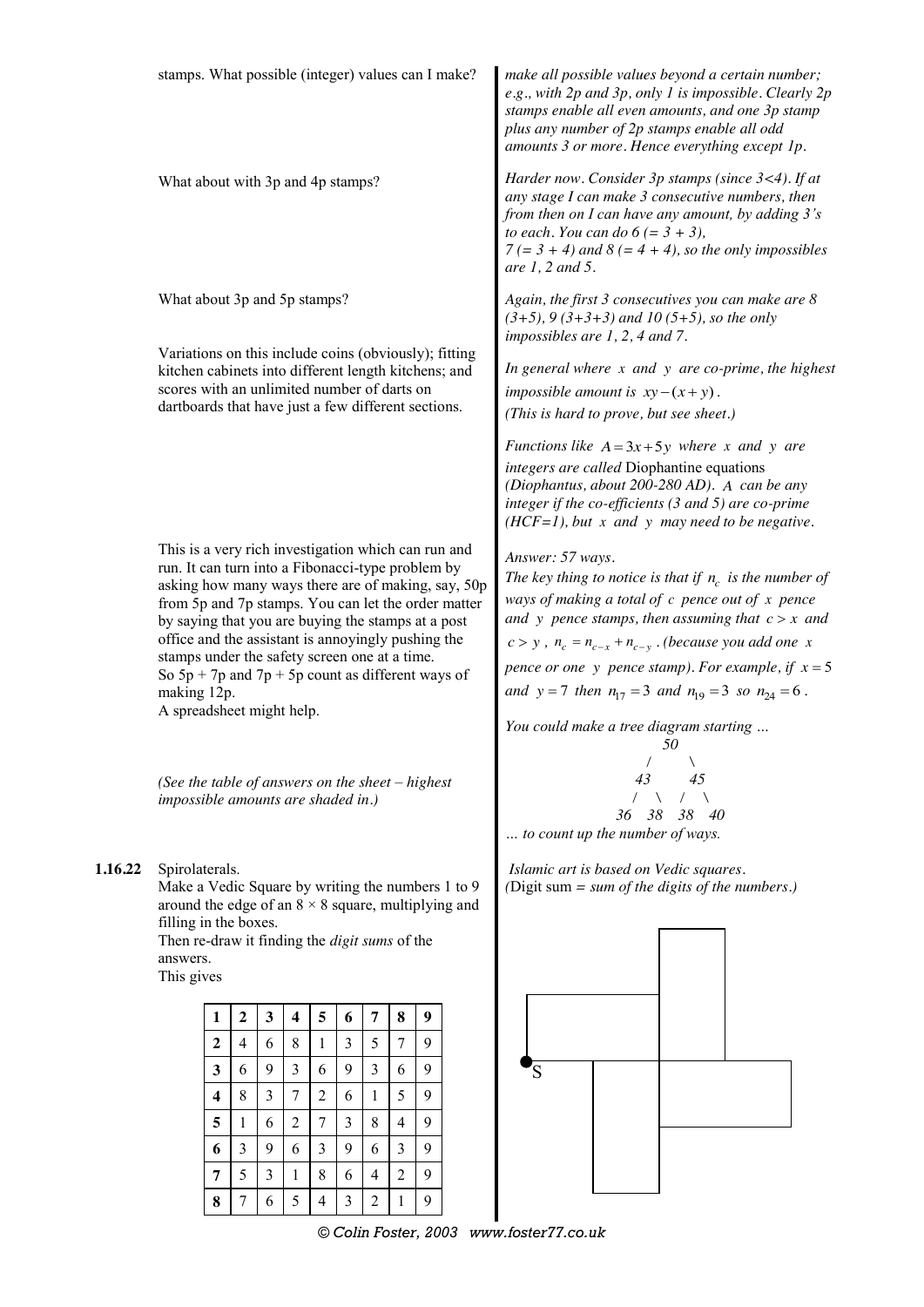

Then begin somewhere in the middle of a sheet of A4 0.5 cm  $\times$  0.5 cm squared paper.

Mark a dot. Choose a column in the table, say the 3's. Draw a line 3 squares long straight up the paper, turn right, draw a line 6 squares long, turn right, then 9, then 3, and so on down the column, always turning *right* (see drawing on the right – S is the starting point).

When you get to the bottom of a column of numbers, just start again at the top.

Keep going until you get back to the place where you started.

The easiest columns to do are 3, 6, 9 (but 9 is boring – a square, obviously).

#### **1.16.23** Diagonals in Rectangles.

If an  $x \times y$  rectangle is drawn on squared paper, how many squares does the diagonal line pass through?

*x* and *y* are integers.

e.g., for a  $5 \times 3$  rectangle, the line goes through 7 squares.

We count it as "going through" a square even if it only *just* clips the square. Only if it goes *exactly* through a crossing-point do we not count the square.

#### **1.16.24** Snooker investigation.

A snooker ball is projected from the near left corner (A, below) of a rectangular snooker table at 45° to the sides. If there are pockets at all four corners, and the table has dimensions  $x \times y$  (*x* is the horizontal width), which pocket will the ball end up in? *x* and *y* are integers.



Assume that every time the ball hits a side it rebounds at 45°, and that the ball never runs out of kinetic energy.

Above for a  $5 \times 3$  table, the answer is pocket C.

Try some examples on squared paper.

*All of them will fit on A4 0.5 cm × 0.5 cm squared paper, but you need to start in a sensible place. Teacher may need to assist.* 

*The tricky thing is seeing that turning right when coming* down *the page towards you means actually going left. Some people find it helpful to turn the paper as you go (like turning a map), so you're always drawing away from you, and some people just find that confusing. It's also useful to mention the name "*spiro*lateral" so we expect it to "spiral in", not meander further and further towards the edge of the paper!*

#### *Answer:*

*If* x and y are co-prime (HCF=1) then the line must go through  $x + y - 1$  squares. This is the smallest number of squares between opposite corners. (Imagine a curly line – see below).



*If HCF*(*x*, *y*) > 1 *then every*  $\frac{1}{HCF(x,y)}$  *of the way along the diagonal line will be a crossing point, since*  $\frac{x}{HCF(x,y)}$  *and*  $\frac{y}{HCF(x,y)}$  *will be integers. Each of these*  $HCF(x, y) - 1$  *crossing points means one fewer square for the diagonal to go through. So that means the total number of squares will be*  $x + y - 1 - (HCF(x, y) - 1)$ 

 $= x + y - HCF(x, y)$ 

*Answer:*

*Every diagonal step forward moves the ball 1 square horizontally and 1 square vertically. Since x is the horizontal distance, after x, 3x, 5x, ... "steps" the ball will be at the right wall. After*  $2x, 4x, 6x, ...$ *steps the ball will be at the left wall.*

*Similarly, after*  $y$ ,  $3y$ ,  $5y$ ,... *steps the ball will be at the top side. After*  $2y, 4y, 6y, ...$  *steps the ball will be at the bottom side.*

*Therefore, the first time that a multiple of x is equal to a multiple of y (i.e., after*  $LCM(x, y)$  *steps), the ball will be in one of the corners.*

*It will never be corner A, because the ball only reaches there if it travels an even number of x's and an even number of y s*' *. That will never be the LCM of x and y because half that many*  $x's$ *would match half that many y s*' *.*

If 
$$
\frac{LCM(x, y)}{x}
$$
 is odd, then the pocket will be either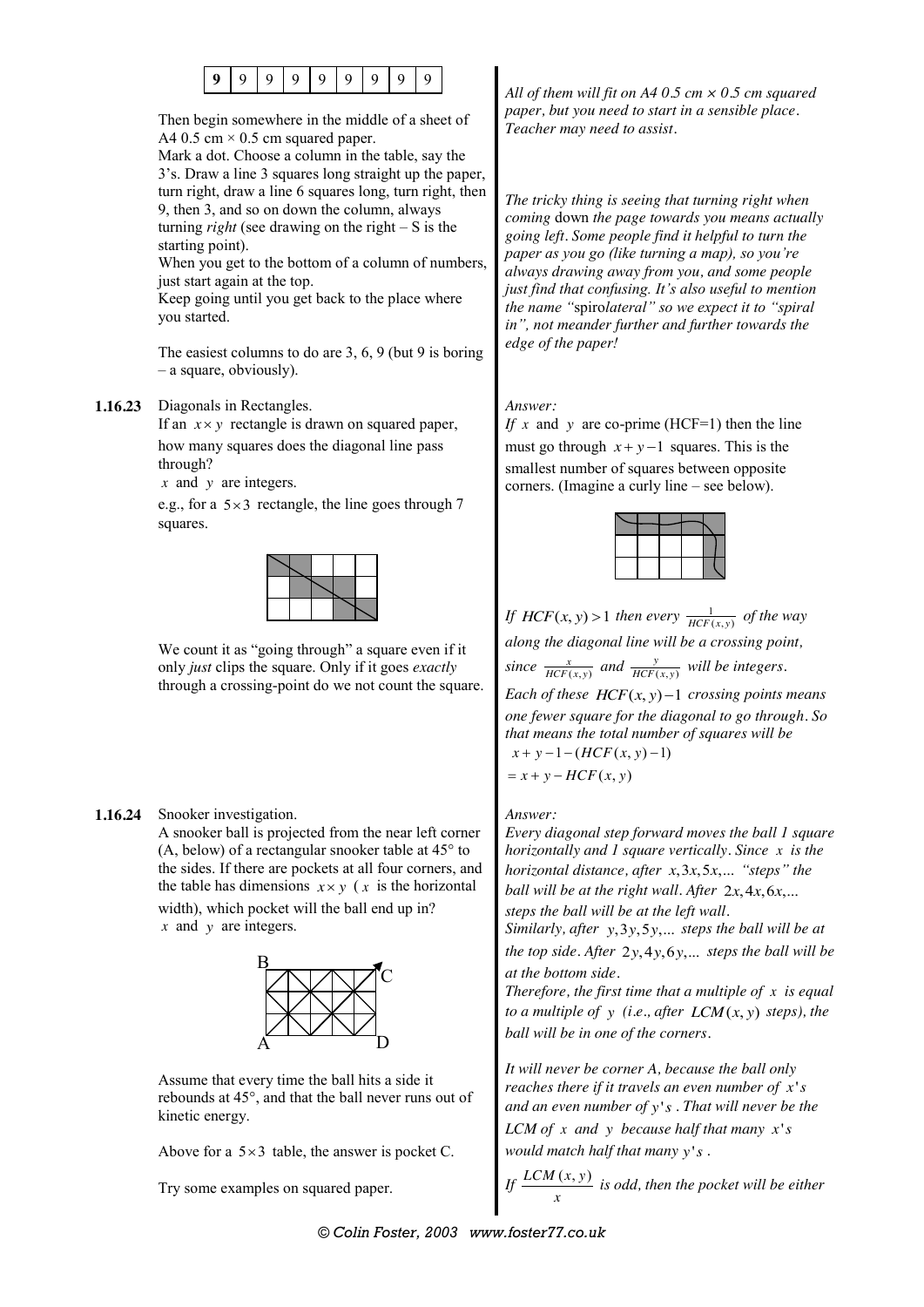Hint:

How many diagonal steps will the ball move before it lands in a pocket?

**1.16.25** What is the significance of the digit sum of an integer when the integer isn't a multiple of 9? Try working some out.

> Find out what "casting out 9's" refers to. (Suitable for a homework: ask grandparents.)

You can prove that the digit sum of a 3-digit number, say, is the remainder when dividing by 9 by writing " $abc$ ", as  $n = 100a + 10b + c$ . (This process would work just as well however many digits the number had.)

 $n = 100a + 10b + c$ 

$$
= 99a + 9b + a + b + c
$$

 $= 9(11a+b) + (a+b+c)$ 

so  $a+b+c$  is the remainder when *n* is divided by 9. (This assumes that  $a+b+c<9$ . If it's *equal* to 9, then *n* is a multiple of 9; if it's *more than* 9, then we can just start again and find the digit sum of *this* number, because the remainder of this number when divided by 9 will be the same as the remainder of *n* when divided by 9.)

**1.16.26** Why not define "highest common multiple" and "lowest common factor", as well?

*C or D. Otherwise, it will be A or B.*

*If*  $\frac{LCM(x, y)}{y}$  *is odd, then the pocket will be either* 

*B or C. Otherwise, it will be A or D. Taken together, this means you can always predict which pocket the ball will end up in.*

*e.g., for a*  $10 \times 4$  *table, LCM*(10,4) = 20

 $\frac{20}{10}$  *is even so AB side*;  $\frac{20}{4}$  *is odd so BC side. Hence pocket B.*

*Answer: It's the remainder when you divide the number by 9. E.g.,*  $382 \div 9 = 42$ , *remainder 4. And the digit sum of 382 is 4 (actually 13, but the digit sum of 13 is 4). (The digit sum of a multiple of 9 is itself a multiple of* 

*9.)*

*Hence the method of casting out 9's" in which every integer in the calculation is replaced by its digit sum. When the calculation is done with these numbers, the answer should be the digit sum of the answer to the original question.*

*This provides a way of checking. e.g.,* 946 326 1272 *, replacing 946 and 326 by their digit sums gives*  $1+2=3$ , and 3 is the digit *sum of 1272. This doesn't guarantee that the sum is correct, but if this test* doesn't *work then the sum is*  definitely *wrong.*

*This is a bit like the modern "check-sums" method used on bar-codes to make sure the machine has read the numbers accurately. Here a single mistake can always be identified.*

*Answer: If you think about it, LCF would always be 1 and HCM would always be infinite!*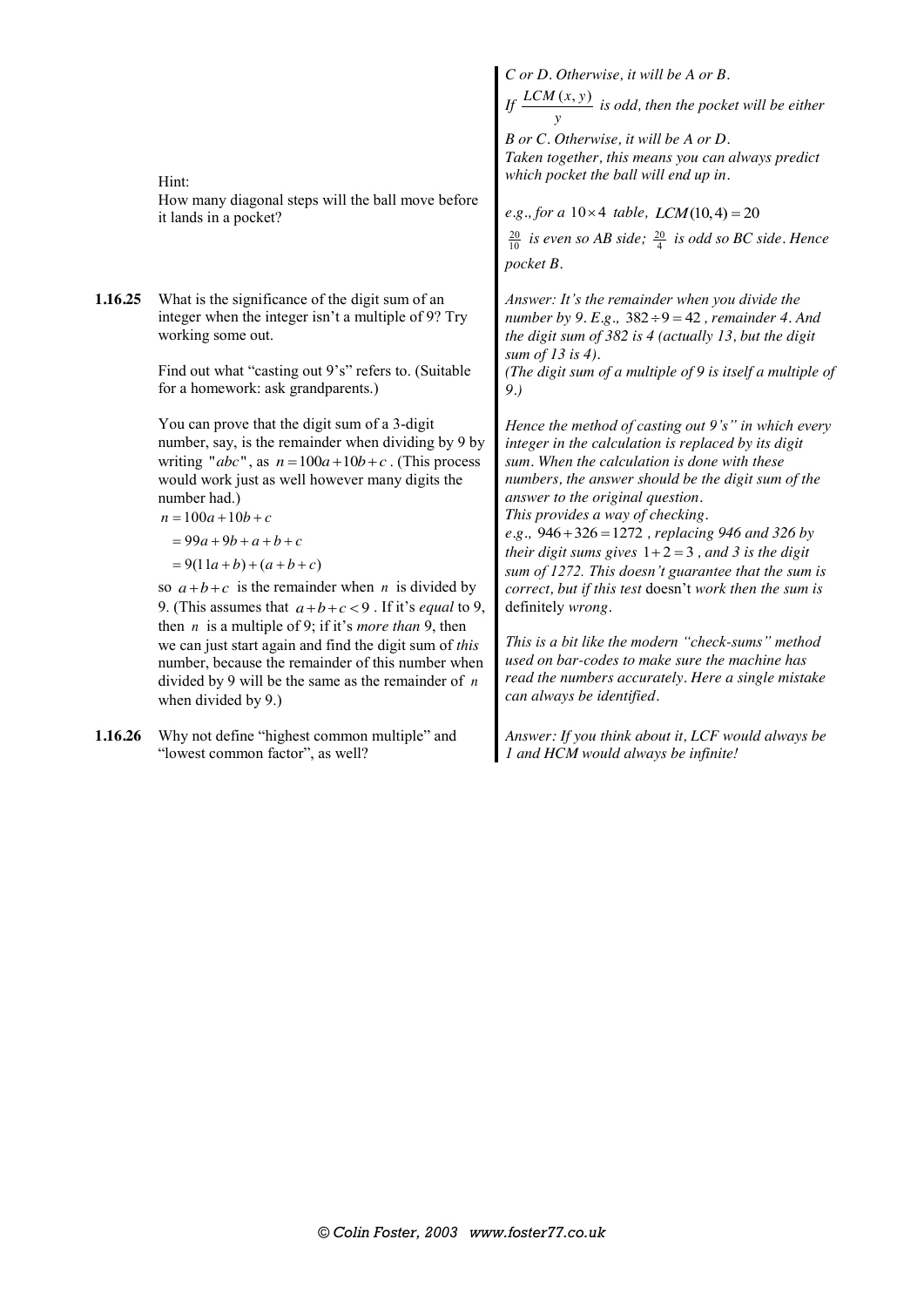| 1  | $\overline{c}$ | 3  | 4  | 5  | 6  | 7  | 8  | 9  | 10  |
|----|----------------|----|----|----|----|----|----|----|-----|
| 11 | 12             | 13 | 14 | 15 | 16 | 17 | 18 | 19 | 20  |
| 21 | 22             | 23 | 24 | 25 | 26 | 27 | 28 | 29 | 30  |
| 31 | 32             | 33 | 34 | 35 | 36 | 37 | 38 | 39 | 40  |
| 41 | 42             | 43 | 44 | 45 | 46 | 47 | 48 | 49 | 50  |
| 51 | 52             | 53 | 54 | 55 | 56 | 57 | 58 | 59 | 60  |
| 61 | 62             | 63 | 64 | 65 | 66 | 67 | 68 | 69 | 70  |
| 71 | 72             | 73 | 74 | 75 | 76 | 77 | 78 | 79 | 80  |
| 81 | 82             | 83 | 84 | 85 | 86 | 87 | 88 | 89 | 90  |
| 91 | 92             | 93 | 94 | 95 | 96 | 97 | 98 | 99 | 100 |

| $\mathbf{1}$ | $\overline{\mathbf{c}}$ | 3  | 4  | 5  | 6  | 7  | 8  | 9  | 10  |
|--------------|-------------------------|----|----|----|----|----|----|----|-----|
| 11           | 12                      | 13 | 14 | 15 | 16 | 17 | 18 | 19 | 20  |
| 21           | 22                      | 23 | 24 | 25 | 26 | 27 | 28 | 29 | 30  |
| 31           | 32                      | 33 | 34 | 35 | 36 | 37 | 38 | 39 | 40  |
| 41           | 42                      | 43 | 44 | 45 | 46 | 47 | 48 | 49 | 50  |
| 51           | 52                      | 53 | 54 | 55 | 56 | 57 | 58 | 59 | 60  |
| 61           | 62                      | 63 | 64 | 65 | 66 | 67 | 68 | 69 | 70  |
| 71           | 72                      | 73 | 74 | 75 | 76 | 77 | 78 | 79 | 80  |
| 81           | 82                      | 83 | 84 | 85 | 86 | 87 | 88 | 89 | 90  |
| 91           | 92                      | 93 | 94 | 95 | 96 | 97 | 98 | 99 | 100 |

| 1  | $\overline{c}$ | 3  | 4  | 5  | 6  | 7  | 8  | 9  | 10  |
|----|----------------|----|----|----|----|----|----|----|-----|
| 11 | 12             | 13 | 14 | 15 | 16 | 17 | 18 | 19 | 20  |
| 21 | 22             | 23 | 24 | 25 | 26 | 27 | 28 | 29 | 30  |
| 31 | 32             | 33 | 34 | 35 | 36 | 37 | 38 | 39 | 40  |
| 41 | 42             | 43 | 44 | 45 | 46 | 47 | 48 | 49 | 50  |
| 51 | 52             | 53 | 54 | 55 | 56 | 57 | 58 | 59 | 60  |
| 61 | 62             | 63 | 64 | 65 | 66 | 67 | 68 | 69 | 70  |
| 71 | 72             | 73 | 74 | 75 | 76 | 77 | 78 | 79 | 80  |
| 81 | 82             | 83 | 84 | 85 | 86 | 87 | 88 | 89 | 90  |
| 91 | 92             | 93 | 94 | 95 | 96 | 97 | 98 | 99 | 100 |

| 1  | $\overline{c}$ | 3  | 4  | 5  | 6  | 7  | 8  | 9  | 10  |
|----|----------------|----|----|----|----|----|----|----|-----|
| 11 | 12             | 13 | 14 | 15 | 16 | 17 | 18 | 19 | 20  |
| 21 | 22             | 23 | 24 | 25 | 26 | 27 | 28 | 29 | 30  |
| 31 | 32             | 33 | 34 | 35 | 36 | 37 | 38 | 39 | 40  |
| 41 | 42             | 43 | 44 | 45 | 46 | 47 | 48 | 49 | 50  |
| 51 | 52             | 53 | 54 | 55 | 56 | 57 | 58 | 59 | 60  |
| 61 | 62             | 63 | 64 | 65 | 66 | 67 | 68 | 69 | 70  |
| 71 | 72             | 73 | 74 | 75 | 76 | 77 | 78 | 79 | 80  |
| 81 | 82             | 83 | 84 | 85 | 86 | 87 | 88 | 89 | 90  |
| 91 | 92             | 93 | 94 | 95 | 96 | 97 | 98 | 99 | 100 |

| 1  | 2  | 3  | 4  | 5  | 6  | 7  | 8  | 9  | 10  |
|----|----|----|----|----|----|----|----|----|-----|
| 11 | 12 | 13 | 14 | 15 | 16 | 17 | 18 | 19 | 20  |
| 21 | 22 | 23 | 24 | 25 | 26 | 27 | 28 | 29 | 30  |
| 31 | 32 | 33 | 34 | 35 | 36 | 37 | 38 | 39 | 40  |
| 41 | 42 | 43 | 44 | 45 | 46 | 47 | 48 | 49 | 50  |
| 51 | 52 | 53 | 54 | 55 | 56 | 57 | 58 | 59 | 60  |
| 61 | 62 | 63 | 64 | 65 | 66 | 67 | 68 | 69 | 70  |
| 71 | 72 | 73 | 74 | 75 | 76 | 77 | 78 | 79 | 80  |
| 81 | 82 | 83 | 84 | 85 | 86 | 87 | 88 | 89 | 90  |
| 91 | 92 | 93 | 94 | 95 | 96 | 97 | 98 | 99 | 100 |

| 1  | 2  | 3  | 4  | 5  | 6  | 7       | 8  | 9  | 10  |
|----|----|----|----|----|----|---------|----|----|-----|
|    |    |    |    |    |    |         |    |    |     |
| 11 | 12 | 13 | 14 | 15 | 16 | 17      | 18 | 19 | 20  |
| 21 | 22 | 23 | 24 | 25 | 26 | 27      | 28 | 29 | 30  |
| 31 | 32 | 33 | 34 | 35 | 36 | 37      | 38 | 39 | 40  |
| 41 | 42 | 43 | 44 | 45 | 46 | 47      | 48 | 49 | 50  |
| 51 | 52 | 53 | 54 | 55 | 56 | 57      | 58 | 59 | 60  |
| 61 | 62 | 63 | 64 | 65 | 66 | 67      | 68 | 69 | 70  |
| 71 | 72 | 73 | 74 | 75 | 76 | $77 \,$ | 78 | 79 | 80  |
| 81 | 82 | 83 | 84 | 85 | 86 | 87      | 88 | 89 | 90  |
| 91 | 92 | 93 | 94 | 95 | 96 | 97      | 98 | 99 | 100 |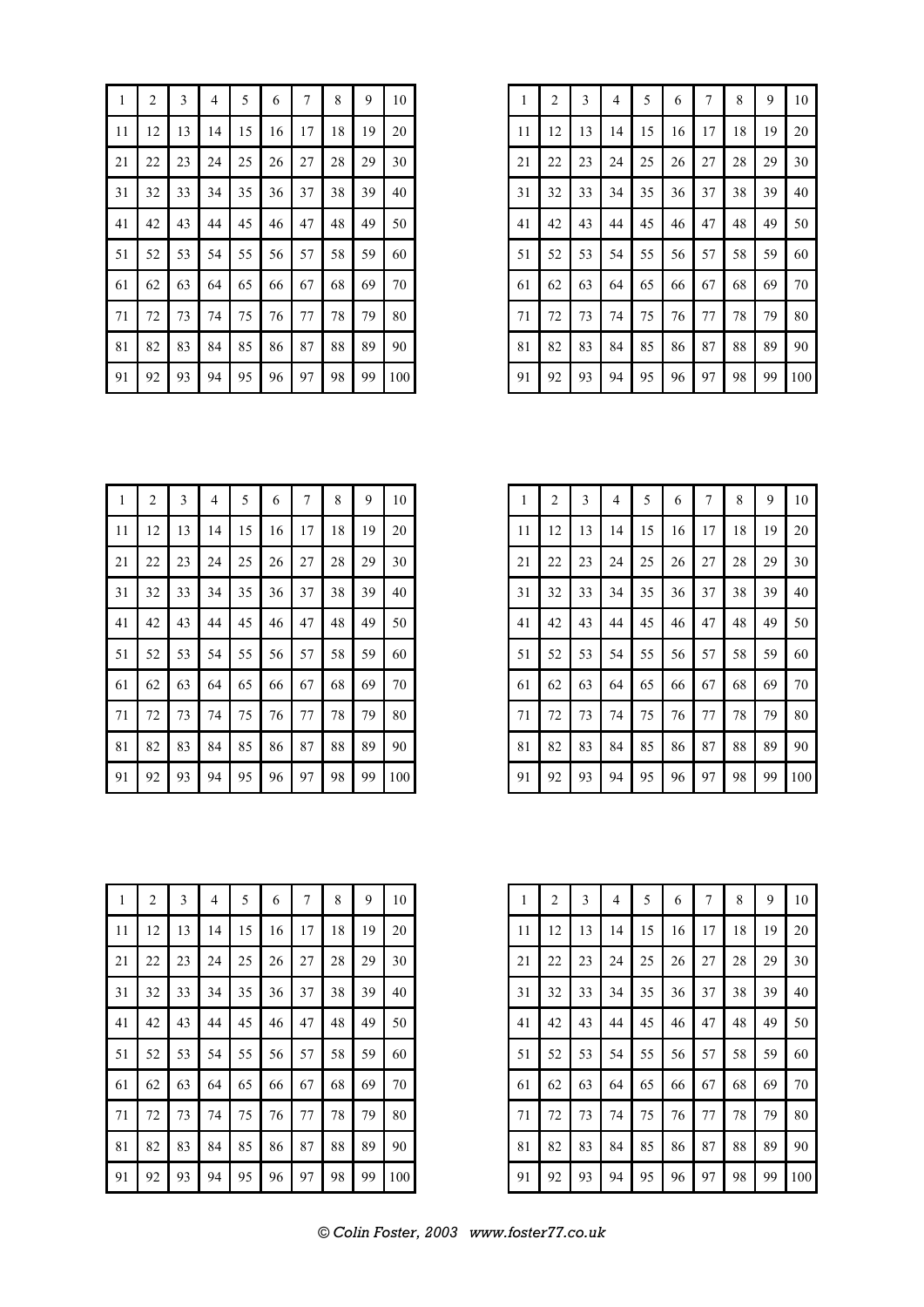|                      |          | <b>Prime numbers less than 100</b> |                      |          |                      | <b>Prime numbers less than 100</b> |          |                      |          |
|----------------------|----------|------------------------------------|----------------------|----------|----------------------|------------------------------------|----------|----------------------|----------|
| $\overline{2}$       | 3        | 5                                  | $\overline{7}$       | 11       | $\overline{2}$       | 3                                  | 5        | $\overline{7}$       | 11       |
| 13                   | 17       | 19                                 | 23                   | 29       | 13                   | 17                                 | 19       | 23                   | 29       |
| 31                   | 37       | 41                                 | 43                   | 47       | 31                   | 37                                 | 41       | 43                   | 47       |
| 53                   | 59       | 61                                 | 67                   | 71       | 53                   | 59                                 | 61       | 67                   | 71       |
| 73                   | 79       | 83                                 | 89                   | 97       | 73                   | 79                                 | 83       | 89                   | 97       |
|                      |          | <b>Prime numbers less than 100</b> |                      |          |                      | Prime numbers less than 100        |          |                      |          |
| $\overline{2}$       | 3        | 5                                  | 7                    | 11       | $\overline{2}$       | 3                                  | 5        | 7                    | 11       |
| 13                   | 17       | 19                                 | 23                   | 29       | 13                   | 17                                 | 19       | 23                   | 29       |
| 31                   | 37       | 41                                 | 43                   | 47       | 31                   | 37                                 | 41       | 43                   | 47       |
| 53<br>73             | 59<br>79 | 61<br>83                           | 67<br>89             | 71<br>97 | 53<br>73             | 59<br>79                           | 61<br>83 | 67<br>89             | 71<br>97 |
|                      |          | Prime numbers less than 100        |                      |          |                      | Prime numbers less than 100        |          |                      |          |
|                      |          |                                    |                      |          |                      |                                    |          |                      |          |
| $\overline{2}$<br>13 | 3<br>17  | 5<br>19                            | $\overline{7}$<br>23 | 11<br>29 | $\overline{2}$<br>13 | 3<br>17                            | 5<br>19  | $\overline{7}$<br>23 | 11       |
| 31                   | 37       | 41                                 | 43                   | 47       | 31                   | 37                                 | 41       | 43                   | 29<br>47 |
| 53                   | 59       | 61                                 | 67                   | 71       | 53                   | 59                                 | 61       | 67                   | 71       |
| 73                   | 79       | 83                                 | 89                   | 97       | 73                   | 79                                 | 83       | 89                   | 97       |
|                      |          | Prime numbers less than 100        |                      |          |                      | Prime numbers less than 100        |          |                      |          |
| $\overline{2}$       | 3        | 5                                  | $\tau$               | 11       | $\overline{2}$       | 3                                  | 5        | $\tau$               | 11       |
| 13                   | 17       | 19                                 | 23                   | 29       | 13                   | 17                                 | 19       | 23                   | 29       |
| 31                   | 37       | 41                                 | 43                   | 47       | 31                   | 37                                 | 41       | 43                   | 47       |
| 53                   | 59       | 61                                 | 67                   | 71       | 53                   | 59                                 | 61       | 67                   | 71       |
| 73                   | 79       | 83                                 | 89                   | 97       | 73                   | 79                                 | 83       | 89                   | 97       |
|                      |          | <b>Prime numbers less than 100</b> |                      |          |                      | Prime numbers less than 100        |          |                      |          |
| $\overline{2}$       | 3        | 5                                  | $\overline{7}$       | 11       | $\overline{2}$       | 3                                  | 5        | $\overline{7}$       | 11       |
| 13                   | 17       | 19                                 | 23                   | 29       | 13                   | 17                                 | 19       | 23                   | 29       |
| 31                   | 37       | 41                                 | 43                   | 47       | 31                   | 37                                 | 41       | 43                   | 47       |
| 53                   | 59       | 61                                 | 67                   | 71       | 53                   | 59                                 | 61       | 67                   | 71       |
| 73                   | 79       | 83                                 | 89                   | 97       | 73                   | 79                                 | 83       | 89                   | 97       |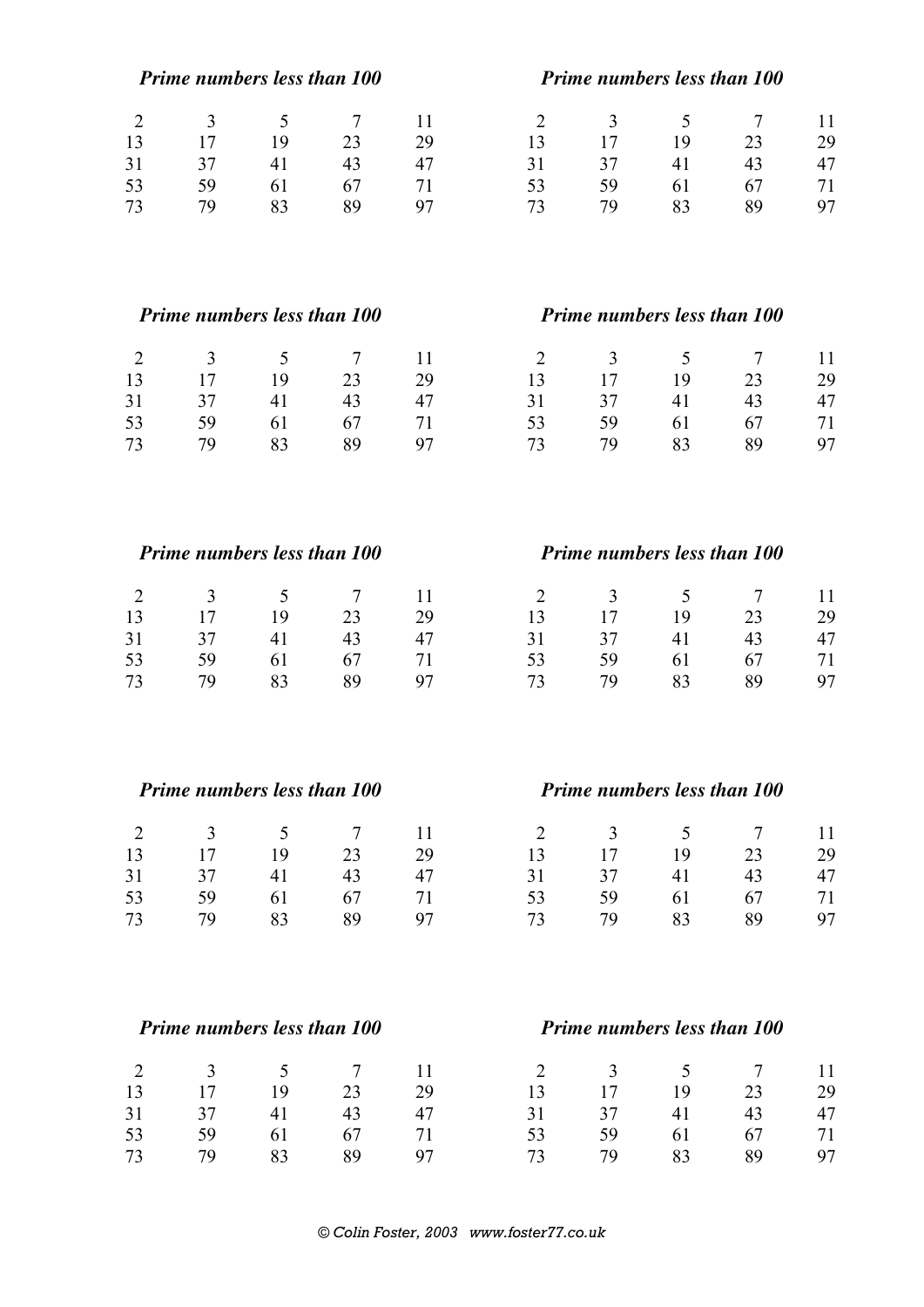## *Prime Numbers*

| $\overline{2}$ | 3    | 5    | $\overline{7}$ | 11   | 13   | 17   | 19   | 23   | 29   |
|----------------|------|------|----------------|------|------|------|------|------|------|
| 31             | 37   | 41   | 43             | 47   | 53   | 59   | 61   | 67   | 71   |
| 73             | 79   | 83   | 89             | 97   | 101  | 103  | 107  | 109  | 113  |
| 127            | 131  | 137  | 139            | 149  | 151  | 157  | 163  | 167  | 173  |
| 179            | 181  | 191  | 193            | 197  | 199  | 211  | 223  | 227  | 229  |
| 233            | 239  | 241  | 251            | 257  | 263  | 269  | 271  | 277  | 281  |
| 283            | 293  | 307  | 311            | 313  | 317  | 331  | 337  | 347  | 349  |
| 353            | 359  | 367  | 373            | 379  | 383  | 389  | 397  | 401  | 409  |
| 419            | 421  | 431  | 433            | 439  | 443  | 449  | 457  | 461  | 463  |
| 467            | 479  | 487  | 491            | 499  | 503  | 509  | 521  | 523  | 541  |
| 547            | 557  | 563  | 569            | 571  | 577  | 587  | 593  | 599  | 601  |
| 607            | 613  | 617  | 619            | 631  | 641  | 643  | 647  | 653  | 659  |
| 661            | 673  | 677  | 683            | 691  | 701  | 709  | 719  | 727  | 733  |
| 739            | 743  | 751  | 757            | 761  | 769  | 773  | 787  | 797  | 809  |
| 811            | 821  | 823  | 827            | 829  | 839  | 853  | 857  | 859  | 863  |
| 877            | 881  | 883  | 887            | 907  | 911  | 919  | 929  | 937  | 941  |
| 947            | 953  | 967  | 971            | 977  | 983  | 991  | 997  | 1009 | 1013 |
| 1019           | 1021 | 1031 | 1033           | 1039 | 1049 | 1051 | 1061 | 1063 | 1069 |
| 1087           | 1091 | 1093 | 1097           | 1103 | 1109 | 1117 | 1123 | 1129 | 1151 |
| 1153           | 1163 | 1171 | 1181           | 1187 | 1193 | 1201 | 1213 | 1217 | 1223 |
| 1229           | 1231 | 1237 | 1249           | 1259 | 1277 | 1279 | 1283 | 1289 | 1291 |
| 1297           | 1301 | 1303 | 1307           | 1319 | 1321 | 1327 | 1361 | 1367 | 1373 |
| 1381           | 1399 | 1409 | 1423           | 1427 | 1429 | 1433 | 1439 | 1447 | 1451 |
| 1453           | 1459 | 1471 | 1481           | 1483 | 1487 | 1489 | 1493 | 1499 | 1511 |
| 1523           | 1531 | 1543 | 1549           | 1553 | 1559 | 1567 | 1571 | 1579 | 1583 |
| 1597           | 1601 | 1607 | 1609           | 1613 | 1619 | 1621 | 1627 | 1637 | 1657 |
| 1663           | 1667 | 1669 | 1693           | 1697 | 1699 | 1709 | 1721 | 1723 | 1733 |
| 1741           | 1747 | 1753 | 1759           | 1777 | 1783 | 1787 | 1789 | 1801 | 1811 |
| 1823           | 1831 | 1847 | 1861           | 1867 | 1871 | 1873 | 1877 | 1879 | 1889 |
| 1901           | 1907 | 1913 | 1931           | 1933 | 1949 | 1951 | 1973 | 1979 | 1987 |
| 1993           | 1997 | 1999 | 2003           | 2011 | 2017 | 2027 | 2029 | 2039 | 2053 |
| 2063           | 2069 | 2081 | 2083           | 2087 | 2089 | 2099 | 2111 | 2113 | 2129 |
| 2131           | 2137 | 2141 | 2143           | 2153 | 2161 | 2179 | 2203 | 2207 | 2213 |
| 2221           | 2237 | 2239 | 2243           | 2251 | 2267 | 2269 | 2273 | 2281 | 2287 |
| 2293           | 2297 | 2309 | 2311           | 2333 | 2339 | 2341 | 2347 | 2351 | 2357 |
| 2371           | 2377 | 2381 | 2383           | 2389 | 2393 | 2399 | 2411 | 2417 | 2423 |
| 2437           | 2441 | 2447 | 2459           | 2467 | 2473 | 2477 | 2503 | 2521 | 2531 |
| 2539           | 2543 | 2549 | 2551           | 2557 | 2579 | 2591 | 2593 | 2609 | 2617 |
| 2621           | 2633 | 2647 | 2657           | 2659 | 2663 | 2671 | 2677 | 2683 | 2687 |
| 2689           | 2693 | 2699 | 2707           | 2711 | 2713 | 2719 | 2729 | 2731 | 2741 |
| 2749           | 2753 | 2767 | 2777           | 2789 | 2791 | 2797 | 2801 | 2803 | 2819 |
| 2833           | 2837 | 2843 | 2851           | 2857 | 2861 | 2879 | 2887 | 2897 | 2903 |
| 2909           | 2917 | 2927 | 2939           | 2953 | 2957 | 2963 | 2969 | 2971 | 2999 |
| 3001           | 3011 | 3019 | 3023           | 3037 | 3041 | 3049 | 3061 | 3067 | 3079 |
| 3083           | 3089 | 3109 | 3119           | 3121 | 3137 | 3163 | 3167 | 3169 | 3181 |
| 3187           | 3191 | 3203 | 3209           | 3217 | 3221 | 3229 | 3251 | 3253 | 3257 |
| 3259           | 3271 | 3299 | 3301           | 3307 | 3313 | 3319 | 3323 | 3329 | 3331 |
| 3343           | 3347 | 3359 | 3361           | 3371 | 3373 | 3389 | 3391 | 3407 | 3413 |
| 3433           | 3449 | 3457 | 3461           | 3463 | 3467 | 3469 | 3491 | 3499 | 3511 |
| 3517           | 3527 | 3529 | 3533           | 3539 | 3541 | 3547 | 3557 | 3559 | 3571 |
| 3581           | 3583 | 3593 | 3607           | 3613 | 3617 | 3623 | 3631 | 3637 | 3643 |
| 3659           | 3671 | 3673 | 3677           | 3691 | 3697 | 3701 | 3709 | 3719 | 3727 |
| 3733           | 3739 | 3761 | 3767           | 3769 | 3779 | 3793 | 3797 | 3803 | 3821 |
| 3823           | 3833 | 3847 | 3851           | 3853 | 3863 | 3877 | 3881 | 3889 | 3907 |
| 3911           | 3917 | 3919 | 3923           | 3929 | 3931 | 3943 | 3947 | 3967 | 3989 |
| 4001           | 4003 | 4007 | 4013           | 4019 | 4021 | 4027 | 4049 | 4051 | 4057 |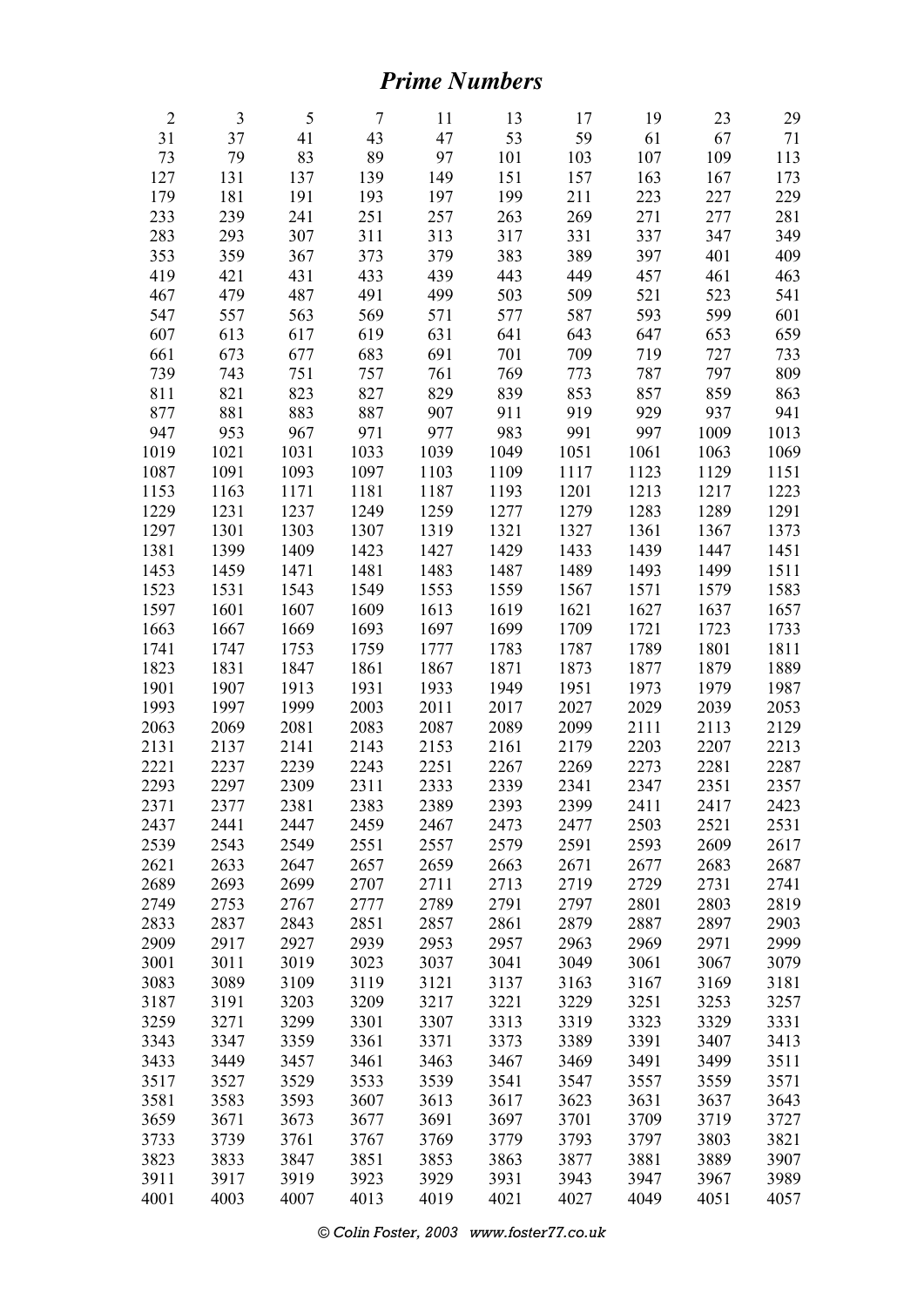### *Tests for Divisibility*

| integer        | test                                                                                         | divides into the number if |
|----------------|----------------------------------------------------------------------------------------------|----------------------------|
| $\mathbf{1}$   | no test                                                                                      | any integer                |
| $\overline{2}$ | look at units digit                                                                          | $0, 2, 4, 6$ or 8          |
| 3              | digit sum $\rightarrow \rightarrow$                                                          | 3, 6, 9                    |
| 4              | look at last 2 digits                                                                        | divisible by 4             |
| 5              | look at units digit                                                                          | $0$ or 5                   |
| 6              | test for 2 and test for 3                                                                    | passes both tests          |
| $\overline{7}$ | double the units digit and subtract from<br>the rest of the number $\rightarrow \rightarrow$ | divisible by 7             |
| 8              | divide it by 2                                                                               | divisible by 4             |
| 9              | digit sum $\rightarrow \rightarrow$                                                          | 9                          |
| 10             | look at units digit                                                                          | $\theta$                   |
| 11             | alternating digit sum $(\ldots + - + - +) \rightarrow \rightarrow$                           | $\boldsymbol{0}$           |

### **Notes**

- $\rightarrow \rightarrow \rightarrow$  means do the same thing to the answer and keep going until you have only 1 digit left
- "digit sum  $\rightarrow \rightarrow$ " on 732 gives 732  $\rightarrow$  12  $\rightarrow$  3 (so passes the test for 3)
- "alternating digit sum  $(...+-+-+) \rightarrow$ " on 698786 gives  $+ 6 8 + 7 8 + 9 6$  (working from *right to left* and beginning with  $+) = 0$  (so passes the test for 11)
- "double the units digit and subtract from the rest of the number  $\rightarrow \rightarrow$ " on 39396 gives  $3939 - 12 = 3927 \rightarrow 392 - 14 = 378 \rightarrow 37 - 16 = 21$ , divisible by 7 (so passes the test for 7)
- You can use a calculator to generate multiples to use for practice. (E.g., type in a 4-digit "random" integer, multiply by 7 and you have a "random" multiple of 7 for trying out the test for divisibility by 7.)
- A test for divisibility by 12 could be to pass the tests for divisibility by 3 and by 4. It wouldn't be any good to use the tests for divisibility by 2 and by 6 because passing the test for 6 means that the number must be even so the test for 2 adds nothing. 3 and 4 are co-prime (HCF = 1), but 6 and 2 aren't.

These tests are worth memorising and practising.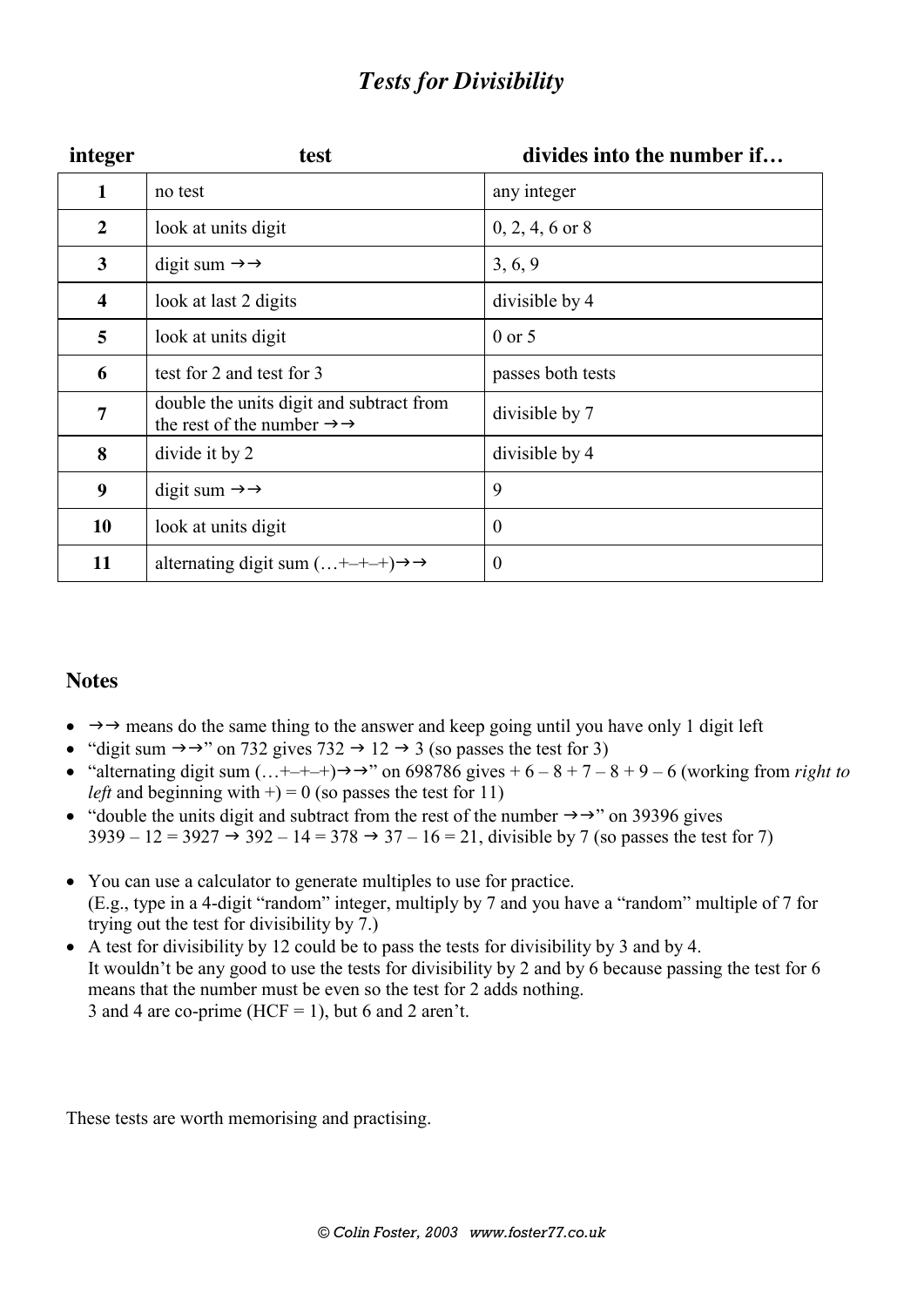### *Stamps Investigation (Proof)*

If the stamps are  $x$  pence and  $y$  pence ( $x$  and  $y$  co-prime), then the highest impossible value (with unlimited quantities of each) is  $xy - x - y$  pence.

This is easy to show for a particular pair of stamp values.

For example, for  $x = 3$  and  $y = 5$  we write down all the positive integers using three columns (see right – imagine the columns going down for ever).

We're going to shade in all the numbers that are *possible*.

Clearly the right column will all be possible by using just the 3p stamps, because the numbers are all multiples of 3.

In the second row, 5 will be possible (one 5p stamp) so we shade that in. Also everything under 5 in the second column will be possible by using one 5p stamp and different numbers of 3p stamps.

| 1  | 2  | 3  |
|----|----|----|
| 4  | 5  | 6  |
| 7  | 8  | 9  |
| 10 | 11 | 12 |
| 13 | 14 | 15 |
| 16 | 17 | 18 |
|    |    |    |

Similarly, 10 (two 5p stamps) and everything below it will be possible. So 7 is the highest impossible amount (and this is  $3 \times 5 - 3 - 5$ ).

Now we try the same thing generally, with *x* pence and *y* pence stamps ( *x* and *y* co-prime).

The diagram is shown on the right. We will assume that  $x < y$ . As before, the right column will all be possible (multiples of *x* pence), so we shade it in.

The column containing *y* will all be possible from *y* downwards (*y*,  $y + x$ ,  $y + 2x$ , ...) and this cannot be the same column as the *x* column (*x*,  $2x$ ,  $3x$ , ...) because y is not a multiple of x (they're co-prime).

|          | 2                        | $\overline{\mathbf{3}}$ |                            | $\begin{array}{ c c c c c } \hline x-1 & x \end{array}$ |  |
|----------|--------------------------|-------------------------|----------------------------|---------------------------------------------------------|--|
| $x+1$    |                          | $x+2$ $x+3$             | $\langle \ldots \rangle$   | $2x-1$ 2x                                               |  |
|          | $2x+1$   $2x+2$   $2x+3$ |                         |                            | $3x-1$ 3x                                               |  |
| $\ldots$ | $\cdots$                 | $\cdots$                | $\ldots$ .<br><br><br><br> |                                                         |  |

For the same reason, 2 *y* cannot be in either of the two columns dealt with so far (unless there are only two columns because  $x = 2$ ). (It can't be in the "*x* column" because 2*y* cannot be a multiple of *x*, and the extra *y* places moved on from *y* can't equal a multiple of *x* , which would be necessary if it were in the same column as *y* ).

So we keep locating the next multiple of  $y$ , and we always find it in a previously unvisited column, and we shade it in and we shade in the rest of that column below it.

There are *x* columns altogether, so when we reach  $(x-1)y$  and shade that in (and all the numbers beneath it) the highest impossible amount will be the number directly above  $(x-1)y$  (since all the other numbers in that row will already be shaded in).

This number will be  $(x-1)y - x = xy - x - y$ , and so this will be the highest impossible value.